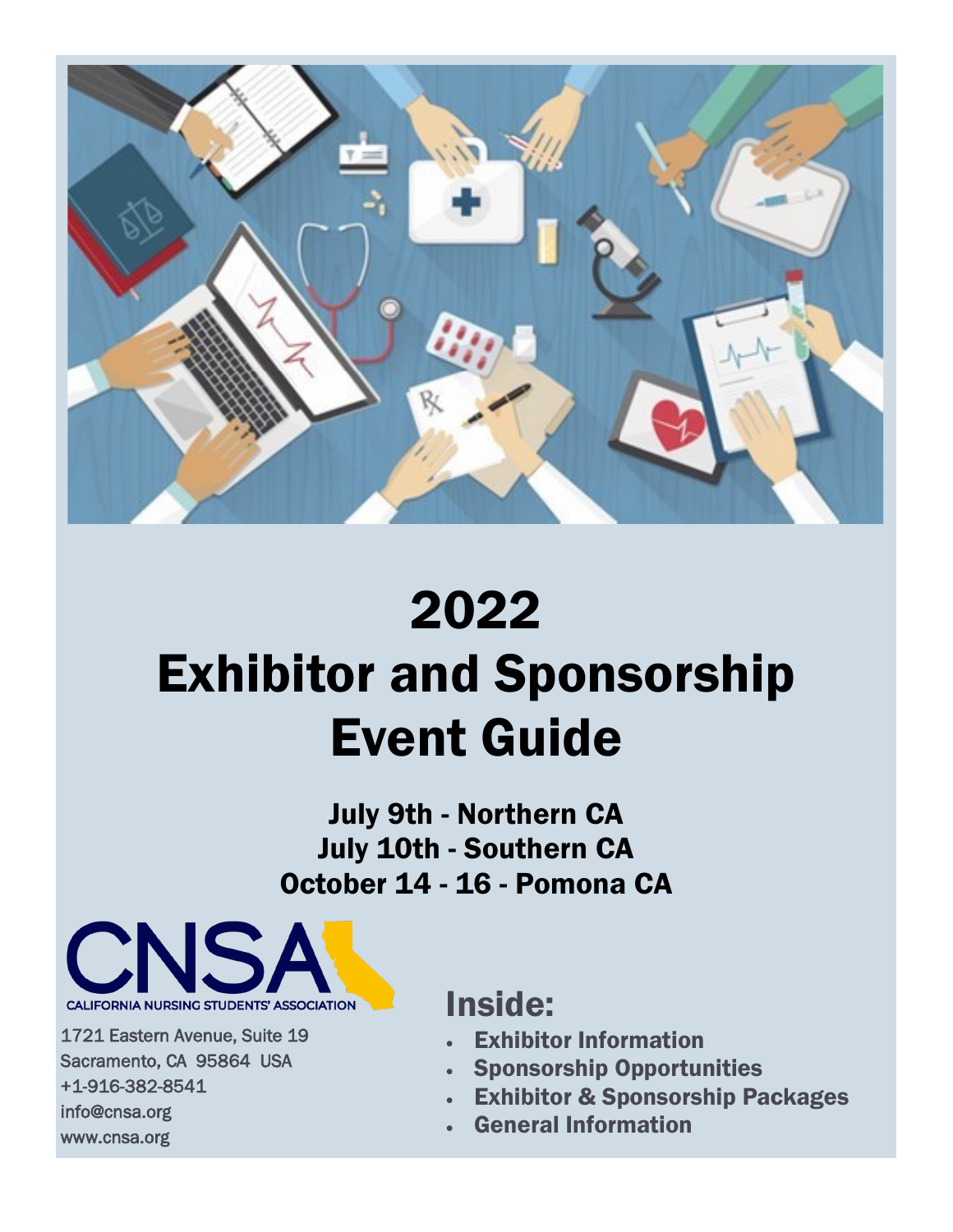## **EXHIBITORS**

After two years meeting virtually, CNSA is excited to meet in-person! We are excited to offer unique and exciting sponsorship opportunities for our 2022 events. This year, we will be holding three inperson events. They are:

#### *Mid-Year Meeting (Northern/Southern)*

These are a one-day education meetings typically held on a school campus that has a CNSA Constituent Chapter. One meeting is held in the Northern part of the state, the other in the Southern. There are a several speakers and a couple of tracks. There is no exhibit hall. It is a Tabletop show where the Exhibitors are in a common area like a foyer. Space is limited for these events to about 5-8 exhibitors. We are anticipating approximately 200 CNSA members and guests at each meeting.

#### *Annual Convention*

This is a three day event that brings CNSA members together from all over the state. Our hosts multiple education sessions, our House of Delegates, annual business meeting and state elections. There is a designated Exhibit Hall where exhibitors are assigned booths. Space is limited to 60 exhibitors. We are anticipating approximately 600 CNSA Members and guests at Convention.

#### **Exhibitor Opportunities**

Your support advances CNSA's mission to provide the latest educational programs to our attendees. The in-person events will offer an excellent venue for participation and marketing. This year we have additional expanded opportunities for exhibitors to "upgrade" their involvement to better promote your products, showcase your services and share your message.

#### **What to Expect**

This year we have three in-person events for you to connect with attendees at all of our 2022 inperson events. Additionally, you can host individual raffles among attendees that visit your booth. You will have the opportunity to exhibit at one or both of our Mid-year Meetings (Northern CA and/or Southern CA) and the Annual Convention.

#### **Included:**

All exhibitors receive the following benefits for each event:

- One Table and two Chairs
- One complimentary registration for your company representative
- Company logo on CNSA website
- Recognition in all specific event advance promotions
- Final convention attendee list (opt-in)
- Provide a Give-a-way (Optional)

#### **Pricing:**

Pricing is for individual events. An additional table can be purchased at any event for a 50% discount.

#### **Mid-Year Meetings**:

| \$750 | Northern CA, July 9 in San Jose    |
|-------|------------------------------------|
| \$750 | Southern CA, July 10 in San Diego  |
| \$375 | Additional Table at either Meeting |

#### **Annual Convention:**

| \$2,000 | Pomona, CA, October 14-16 |
|---------|---------------------------|
| \$1,000 | <b>Additional Table</b>   |

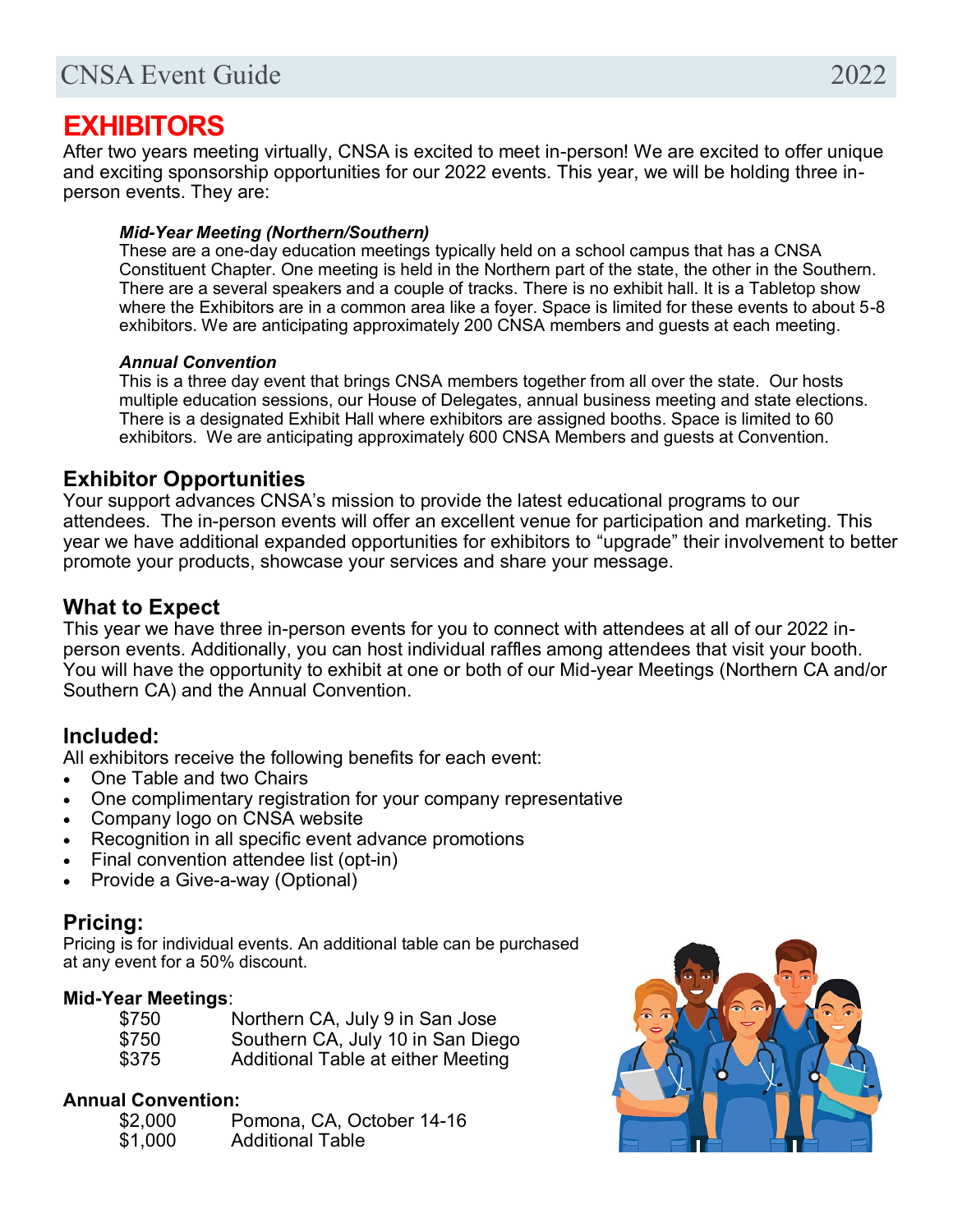### **SPONSORSHIP & SPONSORSHIP PACKAGES**

Sponsorship is an opportunity to further promote your company to our membership which includes over 5,000 nursing students in California representing ADN, BSN and Masters' Level entry students. We invite you to take this opportunity to increase your exposure. **Companies may Sponsor even if they are NOT able to attend any events.** Being a sponsor, you will reap the benefits of extra visibility for your organization or services, while at the same time, communicate your support for the members of the CNSA.

#### **Important Points About Sponsorship**

- Sponsorship begins immediately and will carry through all events, even if your company is not directly participating in all events. **The sooner your sign-up the more you benefit.**
- If you are not exhibiting, you can simply be a Sponsor at one of the below levels.

#### **Exhibitor & Sponsorship Package - How It Works**

If you are exhibiting you can upgrade your participation by adding one of the following Sponsorship levels and making it a package. By taking advantage of our package, you will receive a discount on your exhibitor fees and any other additional sponsorship opportunities you wish to take advantage of. for any of the inperson events (see next page).

#### **Sponsorship Benefits**

All sponsorship levels receive the following benefits for ALL events:

- Recognition at **ALL** of the CNSA in-person events
- Company logo on CNSA website with link
- Recognition in **ALL** advance promotions for all events as a sponsor
- Recognition on meeting session presentation slides
- Early and Final attendee list (opt-in)
- Logo Included on Convention T-Shirt (if available)

#### **GOLD SPONSORSHIP – \$4,500**

Add on:

- **25% discount** on Exhibitor fees for any event selected
- **25% discount** on Additional Sponsorship Opportunities
- Two additional representative registrations for each in-person event (if applicable)
- Up to two Items in Convention Bag (optional)
- Two Chaperoned Email to be coordinated during the year\*\*

#### **SILVER SPONSORSHIP – \$3,000**

Add on:

- **20% discount** on Exhibitor fees for any event selected
- **20% discount** on Additional Sponsorship Opportunities
- One additional representative registrations for each in-person event (if applicable)
- One item in Convention Bag (optional)
- One Chaperoned Email to be coordinated during the year\*\*

#### **BRONZE SPONSORSHIP – \$1,500**

Add on:

- **15% discount** on Exhibitor fees for any event selected
- **15% discount** on Additional Sponsorship Opportunities
- One item in Convention Bag (optional)

*\*\*Chaperoned Email is an exclusive benefit to Gold and Silver sponsors ONLY. This is a message or advertisement sent to all CNSA members by CNSA on the sponsors behalf.* 

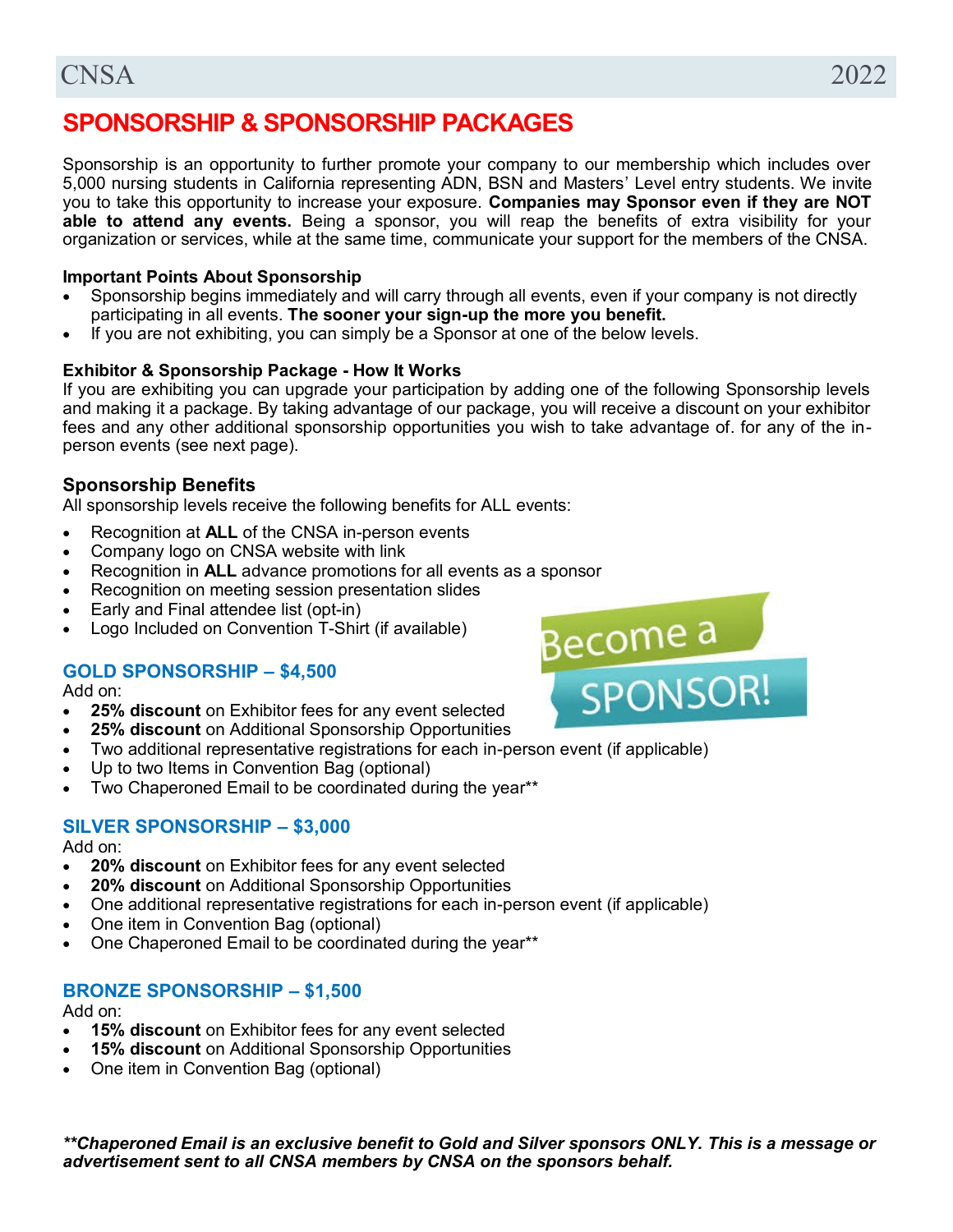## **Additional Sponsorship Opportunities**

Additional Sponsorship Opportunities are available for any company wishing to participate. These do not have to be combined with an exhibitor or sponsorship. Not all opportunities are available at all events. They come with their own benefits as described below. Please note that Sponsors get a discount on the below prices as noted in the Sponsorship benefits.

#### *Both Mid-Year / Convention*

Prices are for Mid-Year and Convention respectively. Convention prices include the option to have one item the Convention Bag. inserted in the Convention Bag.

#### *Grand Prize Sponsor: \$100 / \$250*

Recognition in program. Unlimited number of companies.

#### *Break Sponsors: \$600 / \$1,200*

Recognition in program and signage. Limited to four companies per meeting.

*Name Badge: \$800 / \$2,000*

Logo and Message on each name badge. Limited to one company per meeting.

#### *Breakfast Sponsor: \$1,500 / \$3,000*

Recognition in program and signage. Limited to two companies per meeting.

#### *Lunch Sponsor: \$2,500 / \$5,000*

Recognition in program and signage. Limited to two companies per meeting.

#### *Keynote or Endnote Speaker: \$3,000 / \$6,000*

Address attendees for 3 minutes. Limited to one company per speaker.

#### *Other Sponsor Opportunities:*

Additional opportunities to sponsor also exist. Please contact Sara Shippy at sara@cnsa.org to inquire about these possibilities.

#### **Tentative Schedule** *Mid-Year Meetings*

7:00am Exhibitor Set-up 8:00am - 4:00pm Exhibit Hall

4:00pm Exhibit Tear-Down

*Final Schedule to be determined*

#### *Convention Only*

These include the option to have one item inserted in

| <b>Convention Bag Insert:</b>                                                                                    | \$500   |
|------------------------------------------------------------------------------------------------------------------|---------|
| <b>Break-Out Session Sponsors:</b><br>Recognition in program and session.<br>Limited to one company per session. | \$1,000 |
| <b>General Session Sponsors:</b><br>Recognition in program and session.<br>Limited to one company per session.   | \$2,000 |
| <b>Reception Sponsors:</b><br>Recognition in program and session.<br>Limited to four companies.                  | \$3,000 |
| <b>Convention T-Shirt:</b><br>Recognition on Shirt.<br>Limited to six companies.                                 | \$4,000 |
| <b>Convention Bag:</b><br>Recognition on bag.<br>50% discount if own bag provided.<br>Limited to one company.    | \$5,000 |
| <b>Convention App (Program):</b><br>Recognition in App.<br>Limited to one company.                               | \$6,000 |

### **Tentative Schedule** *Convention*

*Friday, October 14* 7:00am - 5:30pm Exhibitor Set-up

5:30pm - 7:30pm Exhibit Hall Open

*Saturday, October 15* 9:00am - 5:00pm Exhibit Hall Open 5:00pm Exhibit Tear-Down

*Final Schedule to be determined*